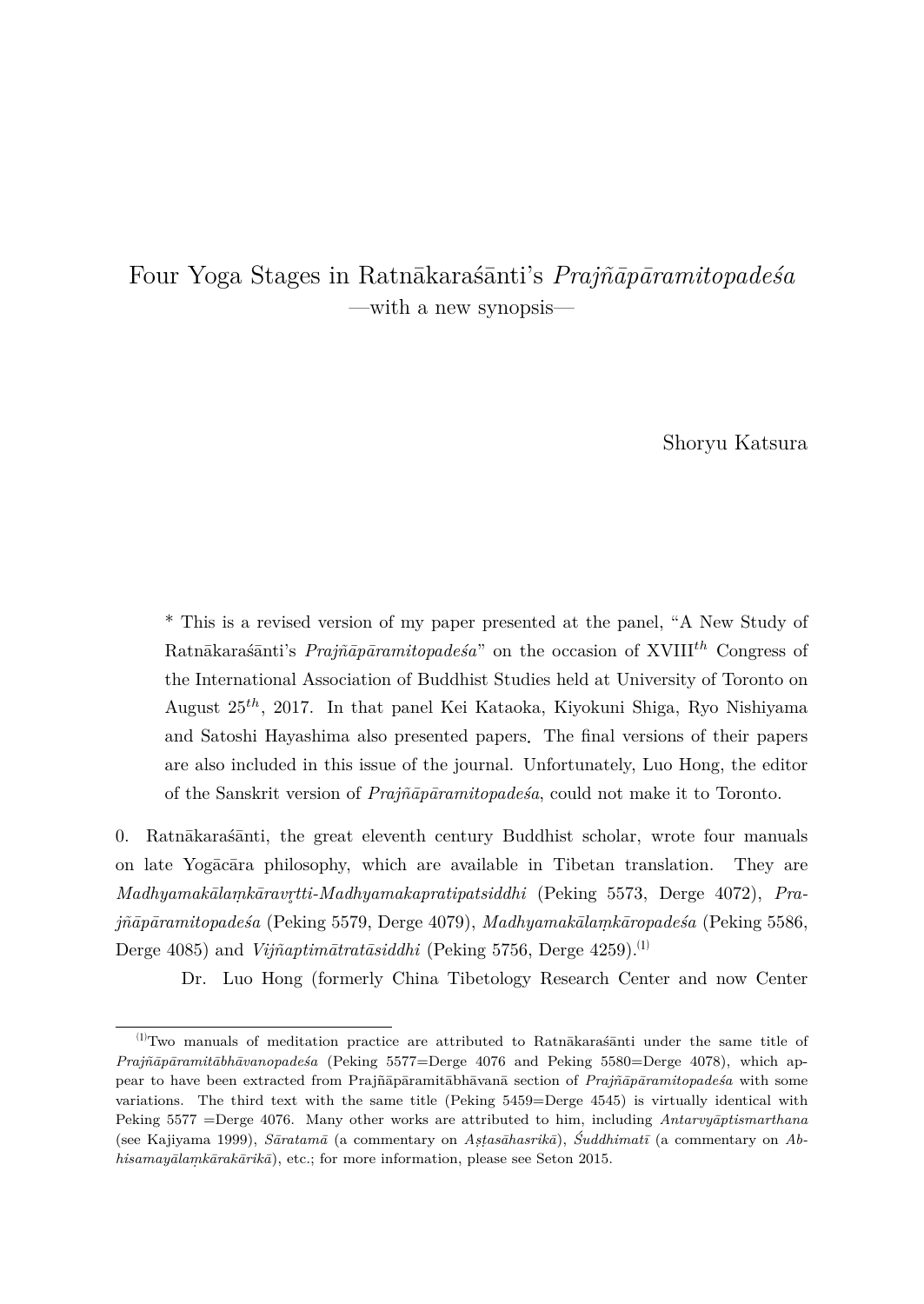for Tibetan Studies at Sichuan University) identified two Sanskrit manuscripts of *Prajñāpāramitopadeśa*. He transcribed and edited the text and translated it into English. I twice invited him to Kyoto to read the text with me, in 2011 and 2013. It was a fantastic experience for me because I once read the Tibetan version of the text with a group of scholars such as Profs. Masamichi Ichigo, Kazufumi Oki, Osamu Hayashima, Kenjo Shirasaki and Mamoru Namai in Kyoto in 1975 and 1976, and later published a synopsis of the text<sup>(2)</sup> – at that time I never dreamed of reading its original Sanskrit version. I am hoping that Dr. Luo Hong will soon publish the final version of his critical edition together with an annotated English translation.

From 2014 to 2016, with the kind permission of Dr. Luo Hong, I could read his critical edition of the Sanskrit text of *Prajñāpāramitopades*<sup>*a*</sup> together with both the new and the older generation of Buddhist scholars in Kyoto. We made a Japanese translation of the text with relevant references, which will be published in due course.

1. *Prajñāpāramitopades*a of Ratnākarasanti is a manual of both later Yogācāra Buddhist philosophy and of Buddhist practice of meditation. According to Ratnākaras´anti, a Buddhist practitioner takes refuge in the three jewels (*triratna*), becomes full of faith (*´sr¯addha*) and compassion (*day¯alu*), aims the mind toward enlightenment (*bodhicitta*) and takes Bodhisattva precepts (*samvara*); having obtained the wisdom derived from learning and contemplation (*śrutamayī*  $\&$  *cintāmayī* prajñā), he should cultivate the Perfection of Wisdom ( $praj\tilde{n}\bar{a}p\bar{a}ramit\bar{a}$ ) in order to accumulate and increase the provisions ( $samb\bar{a}ra$ ) of merits and knowledge. Furthermore, he should learn and contemplate upon two kinds of truth (*tattva*), viz., the truth related to the totality of all that exists ( $y\bar{a}v\bar{a}b\bar{h}\bar{a}v\bar{k}a\bar{a}$ ) and the truth related to the nature of all things as they really are  $(\textit{patha}~\textit{vak}~\textit{a}~\textit{tā}).$ Thus, the text consists of the following three sections:(3)

- (1) The truth related to the totality of all that exist  $(\eta \bar{\alpha} \nu \alpha d b h \bar{\alpha} \nu \dot{\kappa} a t \bar{a})$ 
	- $(1-1)$  Wisdom derived from learning (*'srutamayī prajñā*) the truth related to the totality of all that exists
	- $(1-2)$  Wisdom derived from contemplating  $(cintāmay\bar{i} prajn\bar{a})$  the truth related to the totality of all that exists
- (2) The truth related to the nature of all things as they really are  $(\textit{yathāvadbhāvikatā})$  $(2-1)$  Wisdom derived from learning (*śrutamayī prajñā*) the truth related to the nature of all things as they really are

 $^{(2)}$ Katsura 1976.

 $^{(3)}\mathrm{A}$  new and more detailed synopsis of the text will be provided in Appendix.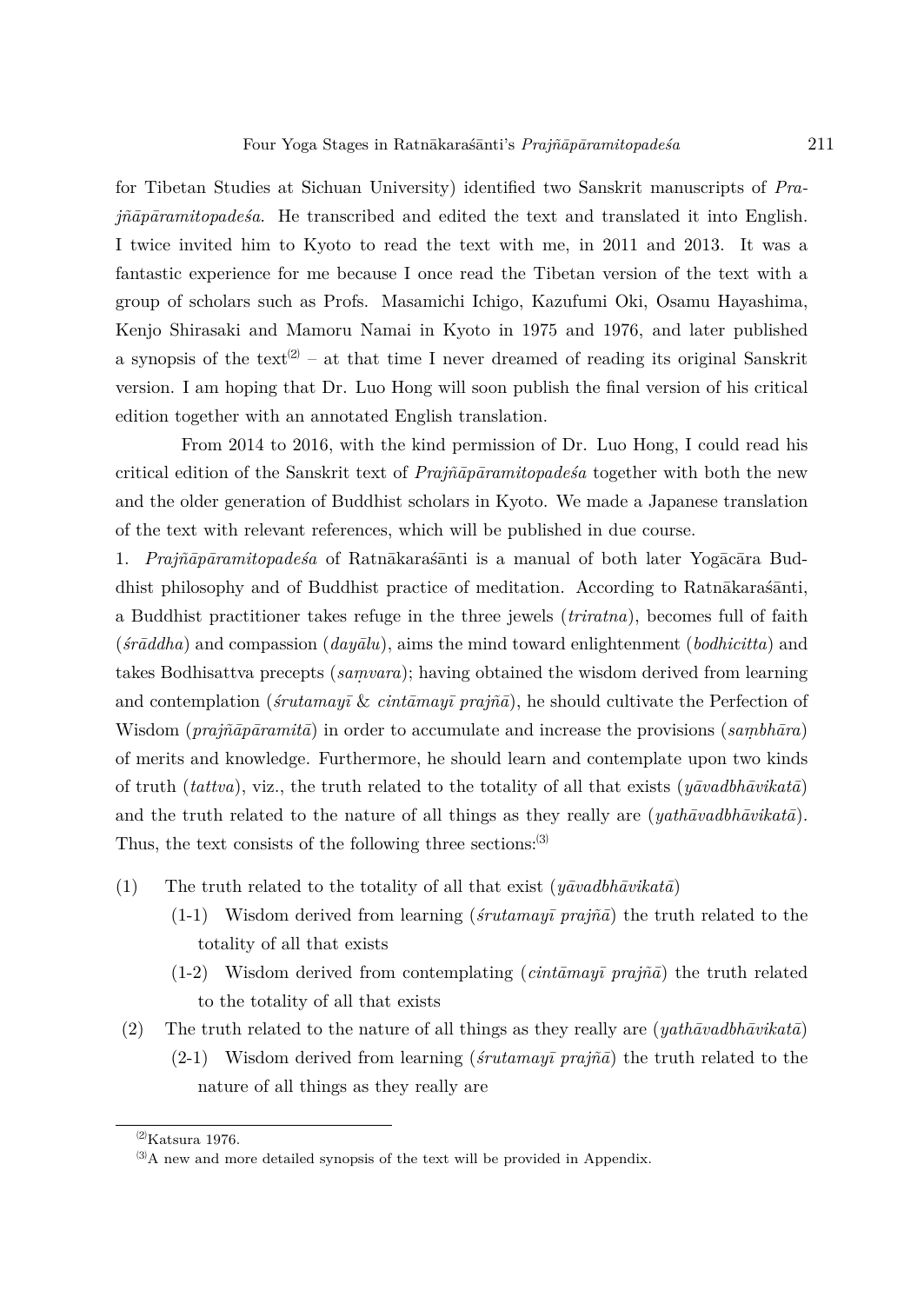$$
212
$$

- $(2-2)$  Wisdom derived from contemplating  $(cint\overline{a}may\overline{i} pra\overline{j}\overline{a})$  the truth related to the nature of all things as they really are
- (3) Cultivation of the Perfection of Wisdom ( $\text{pr}a\tilde{\text{v}}a\bar{\text{v}}a\bar{\text{v}}a\bar{\text{v}}a\bar{\text{v}}a\bar{\text{v}}a\bar{\text{v}}a\bar{\text{v}}a$ ).

Ratnākaras´ānti discusses the four yoga stages, the main topic of this paper, in the third section. According to him, the cultivation of the Perfection of Wisdom consists of three steps, viz. (1) concentration  $(\text{\'i}amatha)$ , (2) observation  $(\text{\'i}pas'yan\bar{a})$  and (3) the simultaneous cultivation of both concentration and observation (*samatha-vipas<sup>i</sup>yan*a*yuganaddha*). After having described those three steps, he goes on to elaborate the four yoga stages, which he characterizes in the following manner:

- (1) The first yoga stage takes as its object of meditation the totality of all that exists (*y* $\bar{a}$ *vastuparyantat* $\bar{a}$ *)*, or all dharmas (*dharm¯an¯am iyatt¯a*). In other words, the first yoga stage takes as its object the truth that all that exist are the 18 elements *(dhātus)*.
- (2) The second yoga stage takes as its object of meditation the nature of all things as they really are, i.e., that things or dharmas are mind-only (*yathavadbhavika* $cittamātrata$ , *dharmānām cittamātratā*). In other words, the second yoga stage takes as its object the truth that all that exist are mere names  $(n\bar{a}man)$  and that there being no external objects, what really exists is mind-only.
- (3) The third yoga stage takes as its object of meditation the true nature of all dharmas  $(sarvadharmatathata),$  i.e., that dharmas are marked by emptiness  $(dharm\bar{a}n\bar{a}m)$  $sanimitt\bar{a}$   $\bar{s}u\bar{u}y\bar{a}$ . In other words, the third yoga stage takes as its object the truth of all dharmas, i.e., their being empty of the grasper and the grasped (*gr¯ahyagr¯ahaka´s¯unyat¯a*) or being 'luminosity-only' (*prak¯a´sam¯atra*).
- (4) The fourth yoga stage takes as its object the emptiness without marks of dharmas  $(dharm\bar{a}n\bar{a}m\text{ }nirnimit\bar{a}\text{ }s\bar{u}nyat\bar{a}),$  in other words, it takes no object of meditation  $(nirālambana)$  and has no appearance  $(nirābhāsa)$  of objects at all.

The first stage represents Abhidharma ontology, namely, all that exist are dharmas such as 18 elements. The second stage represents Yogacara ontology, namely, all that exists is mind only and there is no external object; this stage probably corresponds with the position of Yogacaras who hold that the images of cognition are real (*satyākāravijñānavāda*). The third stage represents the position of Yogācāras who hold that the images of cognition are not real *(alīkākāravijñānavāda)*, which is characterized by emptiness of duality of the grasper and the grasped as well as by luminosity-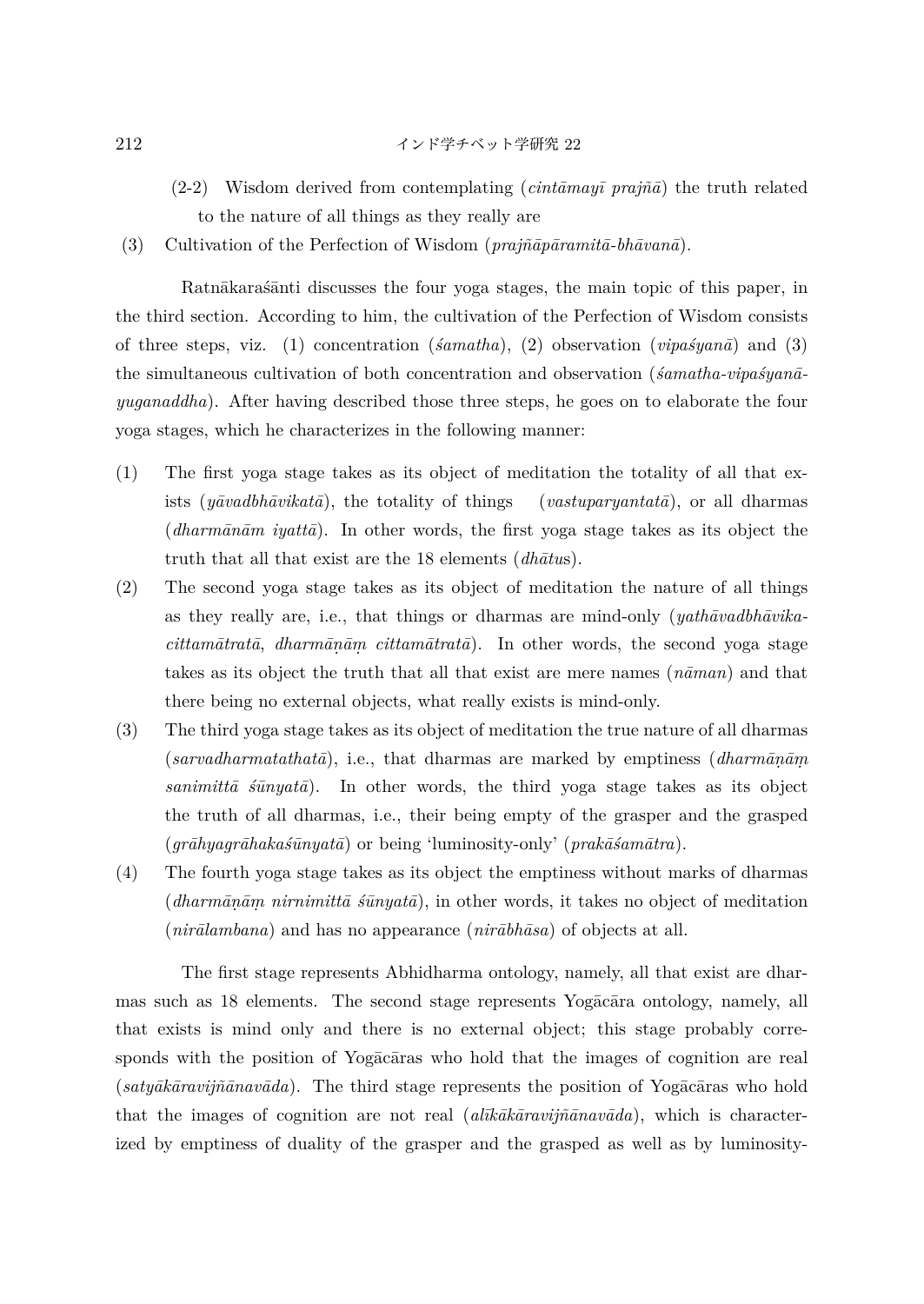only. The fourth stage probably represents the position of 'ideal' M¯adhyamikas that is shared by Ratnākaras´ānti, although he himself takes the position of Yogācāras of  $a\bar{u}\bar{k}\bar{a}k\bar{a}r$ *avijñ* $\bar{a}n$ *av* $\bar{a}d$ *a*; at this stage there occurs no appearance of objects – the absolute emptiness.

In the following I will give a brief description of the four yoga stages in *Prajñāpāramitopadesa* and in Appendix I will present its synopsis that is somewhat more detailed than what I gave in Katsura 1976.

### 2. Four Yoga Stages

2.1. The First Yoga Stage

2.1.1. Concentration (*´samatha*): A *bodhisattva* practitioner who has obtained the wisdom derived from learning and contemplation (*s<sup>i</sup>rutamayī* and *cintāmayī prajñā*) goes to a quiet place by himself. Sitting in a cross-legged position and keeping his body straight, he controls the five sense faculties and mind and enters into meditation ( $sam\bar{a}hita$ ).

He contemplates that the whole world consists of the eighteen elements  $(dh\bar{a}tu)$ , viz. the six objective spheres, the six sense faculties and the six corresponding varieties of cognition.

Having removed *manojalpa* (mental talk or imagination), he practices concentration (*´samatha*), which takes as its object the mind with the appearance of the whole world, until he obtains the calming of the body and mind  $(k\bar{a}ya-citta-praśrabdhi).$ 

2.1.2. Observation (*vipa'syana*): With reference to the conceptual images (*savikalpapratibimba*)*,*i.e. the appearance of the whole world, he repeatedly observes that this world just consists of those eighteen elements.

2.1.3 The simultaneous cultivation of concentration and observation (*yuganaddha*): With reference to those conceptual images and the mind that takes them as its object, he equally and uninterruptedly cultivates the above concentration and observation.

2.2. The Second Yoga Stage

2.2.1. Concentration (*´samatha*): Focusing the mind on the appearance of the eighteen elements, he contemplates the fact that all dharmas such as visible objects  $(r\bar{u}pa)$  are mere names ( $n\bar{a}ma-m\bar{a}tra$ ) and non-existent.

Then he concludes that the whole world is mind only (*citta-matra*), there is no object to be grasped by the mind, and when there is no object to be grasped  $(gr\bar{a}hya)$ , there is no grasper  $(q\bar{a}haka)$ ; hence, the whole world is empty of the grasper and the grasped  $(qr\bar{a}hya-qr\bar{a}haka-\bar{s}\bar{u}nya)$ ; it is indescribable  $(anabhil\bar{a}pya)$ .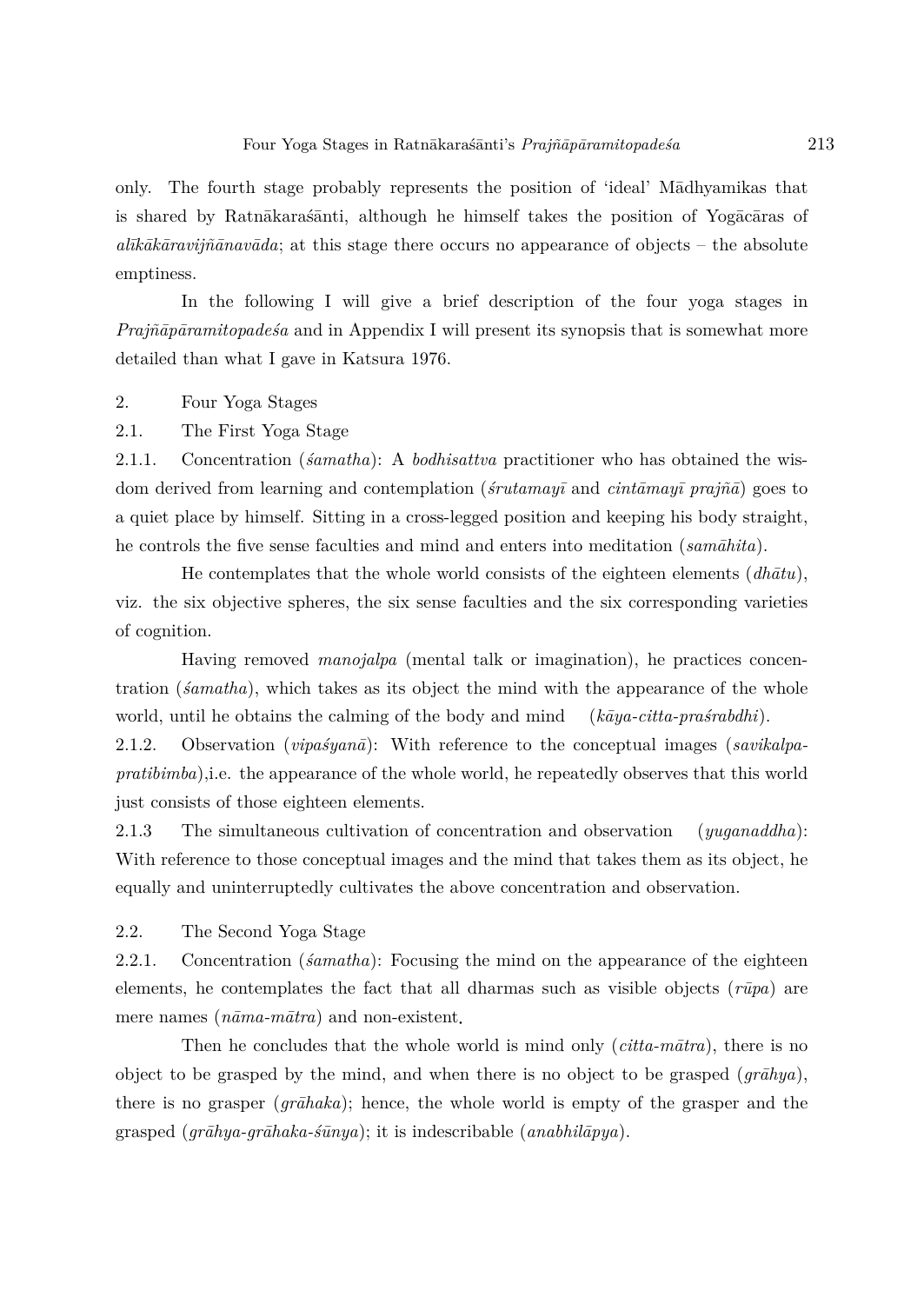$$
214
$$

Having removed all *manojalpas*, he contemplates that all dharmas are mind only and practices concentration (*´samatha*) until he obtains the calming of the body and mind. 2.2.2. Observation *(vipa'syana*): With reference to those conceptual images (i.e. the appearance of the whole world) that constitute the objective realm of meditation (*samādhi*), he repeatedly observes that the whole world is without intrinsic nature (*nihsvabhāva*), mind only, and empty of the grasper and the grasped; then he attains the calming of body and mind*.*

2.2.3. The simultaneous cultivation of concentration and observation (*yuganaddha*): With reference to those conceptual images and the mind that takes them as its object, he equally and uninterruptedly cultivates the above concentration and observation.

### 2.3. The Third Yoga Stage

2.3.1. Concentration (*´samatha*). Focusing the mind on the appearance of the eighteen elements, he contemplates that the whole world is without intrinsic nature (*nihsvabhāva*), mind only, and empty of the grasper and the grasped; everything from the visible object up to all dharmas is unreal because it is the object of an erroneous cognition  $(hhr\bar{a}nti)$ .

A *bodhisattva* practitioner who desires to see ultimate reality (*param¯artha*) should remove all erroneous marks (*bhrānti-nimitta*) that appear to him by attaining the stage of no appearance  $(an\bar{a}b\bar{h}\bar{a}sa)$ .

With reference to the mind with the appearance of the eighteen elements, he enters into meditation and, by removing all *manojalpas*, he removes all erroneous marks and realizes that none of those appearances exists.

In this way, the marks of both grasper and grasped having disappeared, he sees that the true nature (*dharmatā*) of all *dharmas* is pure, stainless and unlimited like space, and that it is empty of the grasper and the grasped, as well as being just luminosity  $(\textit{prakāsa-mātra}).$ 

Then he concentrates upon the mind in which the emptiness of all dharmas (*sarvadharma-´s¯unyat¯a*) appears; he practices concentration (*´samatha*) until he attains the calming of body and mind*.*

2.3.2. Observation  $(vipas' yana)$ : With reference to the image of emptiness of all dharmas, he observes that all dharmas are neither associated with nor dissociated from mind (*na samyuktā na visamyuktāh*), are formless *(arūpin)*, invisible *(anidaršana)*, unobstructed (*apratigha*), and possessing one characteristic (*ekalaksana*), i.e. possessing no characteristic *(alaksana)*; then, he attains the calming of body and mind.

2.3.3. The simultaneous cultivation of concentration and observation (*yuganaddha*):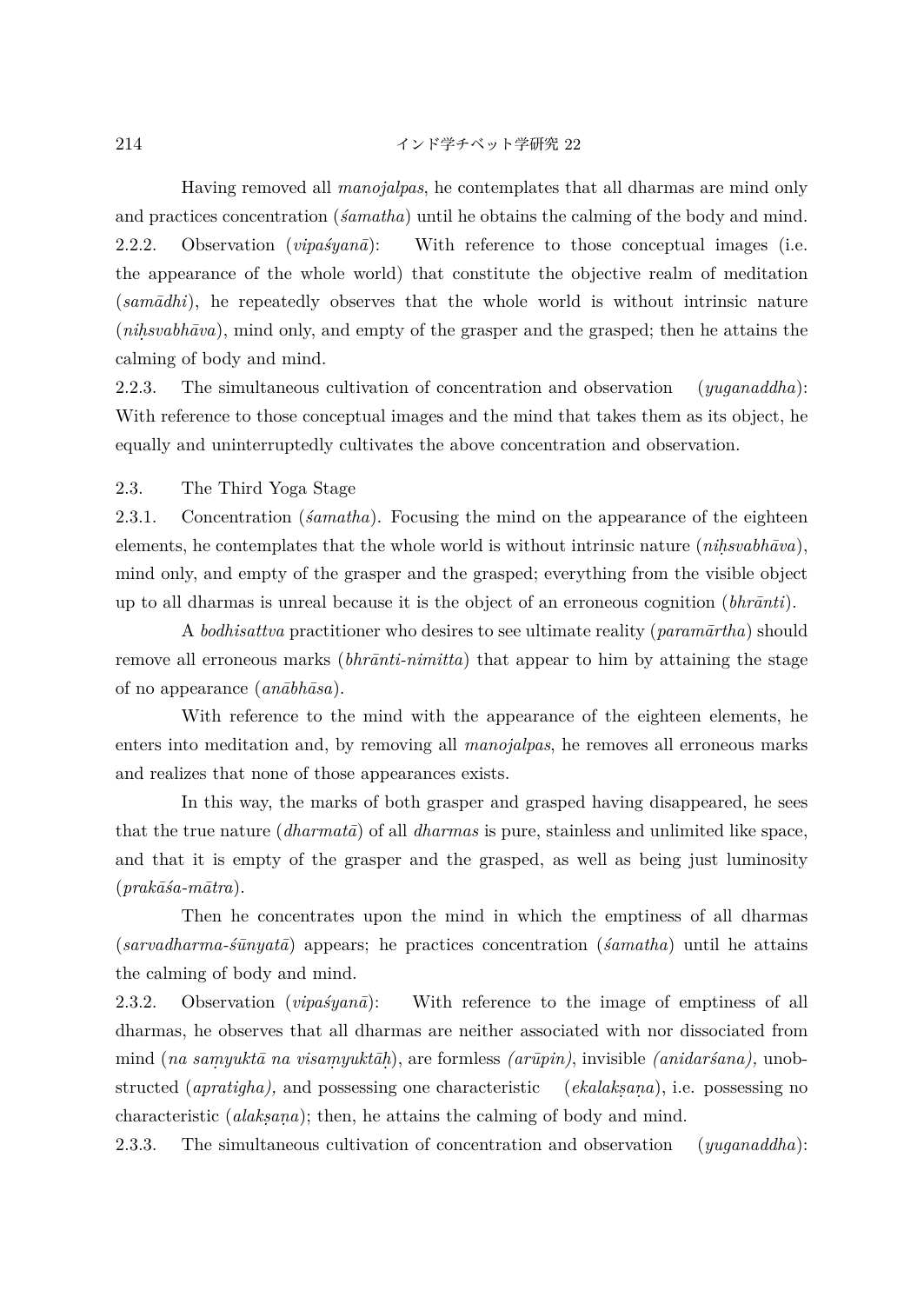With reference to the conceptual image of emptiness of all dharmas and the mind that takes their emptiness as its object, he equally and uninterruptedly cultivates the above concentration and observation.

### 2.4. The Fourth Yoga Stage

2.4.1. As long as there occurs a concept of dharma (*dharmavikalpa*), however subtle it may be, the third yoga stage is not yet perfected, but when there occurs only an extremely subtle concept of the true nature of dharmas (*dharmata*), then the third yoga stage becomes perfect.

When a *bodhisattva* practitioner is perfectly settled in the third yoga stage, the intuition of the truth  $(tathat\bar{a})$  of all *dharmas* manifests itself naturally and without effort, because of the power of the preceding cultivation of meditation  $(hh\bar{a}van\bar{a})$ .

That intuition of the truth of all dharmas is the non-dual, non-erroneous and nonconceptual cognition. It is the super-mundane and undefiled true cognition  $(samyaq\tilde{m}\bar{a}na)$ that has no appearance (*an¯abh¯asa*) of objects, in other words, no object (*an¯alambana*) at all, due to the absolute cessation of the marks of dharmas and the true nature of dharmas (*dharmatā*). It consists of non-conceptual concentration (*śamatha*) and observation  $(vipasyan\bar{a})$  and it occurs with absolute clarity. This is the fourth yoga stage.

2.4.2. As long as a practitioner has not experienced the vision of the ultimate reality (*param¯artha-dar´sana*), he is still on the path of vision (*dar´sana-m¯arga*) but when he experiences it, he enters into the path of meditative cultivation (*bhāvanā-mārga*).

The cognition of the truth  $(tathat\bar{\theta}\text{-}j\tilde{n}\bar{a}na)$  in the third yoga stage is not exactly non-conceptual cognition but it leads to the arising of non-conceptual cognition. The former is mere observation of the reality (*bhūta-pratyaveksā-mātra*) because it still conceptualizes that very truth.

Towards the end of the section on the fourth yoga stage, Ratnākarasanti describes how to obtain non-conceptual cognition, its characteristics, signs and merits, by extensively quoting the relevant passages from  $Avikalparave\acute{s}adh\bar{a}ran\bar{i}^{(4)}$ 

2.4.3. Finally, Ratn¯akara´s¯anti quotes *La ˙nk¯avat¯ara-s¯utra* X.256-258 and *Guhyasam¯ajatantra* X.135 and interprets them in terms of the four yoga stages. In this connection Ratnākarasanti characterizes the four yoga stages in the following manner:

(1) In the first yoga stage, a practitioner realizes the totality of all that exists or all

<sup>&</sup>lt;sup>(4)</sup>Compare Matsuda 1996 Sections 9, 10 and 16; Ratnākarasānti's text of *Avikalpapravesadhāranī* is slightly different from Matsuda's edition.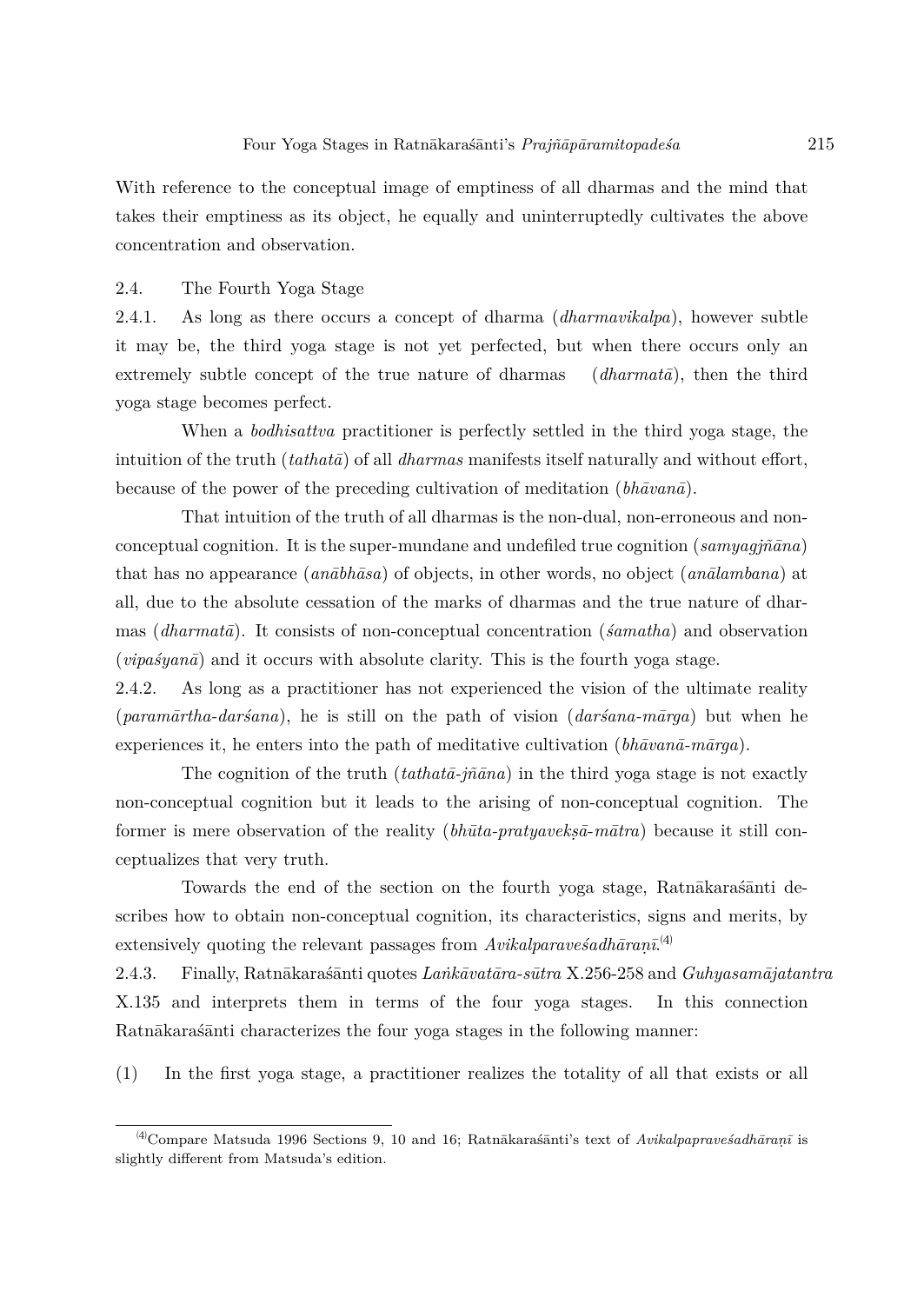dharmas.

- (2) In the second yoga stage, he is convinced that all that exists is mind only and realizes the emptiness of duality (i.e. of the grasper and the grasped) that is accompanied by the appearance of all dharmas.
- (3) In the third yoga stage, he is convinced that all that exists is mind only and realizes emptiness of duality that is not accompanied by the appearance of any dharma.
- (4) In the fourth yoga stage, he has the direct intuition that is absolutely devoid of the appearance of any marks of dharmas as well as of the true nature of dharmas  $(dharmat\bar{a})$ .

It is well known that Śāntarakṣita and Kamalaśīla, influential Mādhyamika scholars before Ratnākarasanti, quoted the same three verses of *Lankāvatāra-sūtra* with a slightly different reading, and it is understood that they represented their Madhyamika way of meditation as a step-by-step progression ( $bh\bar{a}van\bar{a}$ -krama).<sup>(5)</sup> It is quite plausible that Ratnākarasanti was acquainted with their use of the three verses of *Lankavatara-sūtra* and that he used the same verses to support his own theory of the four yoga stages.

As a matter of fact, Ratnākarasanti states twice that Yogacaras and Madhyamikas share the same view or thesis; namely, they share the understanding that in the fourth yoga stage there occurs the super-mundane cognition ( $\ell$ *lokottara-jñ* $\tilde{a}$ *na*) that takes as its object emptiness of all dharmas, that is absolutely devoid of any appearance of objects and that is like the limitless pure sky without any stain.

According to him, however, there is a difference between them; namely, Yogacaras hold that luminosity  $(prak\bar{a}\bar{s}a)$  is the innate nature of dharmas and that luminosity really  $(dravyatah)$  exists, while M $\bar{a}$ dhyamikas do not admit that it really exists. In other words, Yogacaras consider that dharmas do not exist in the form grasped by the common people  $(b\bar{a}la)$  because that form is not real  $(al\bar{u}k$ , but dharmas do exist as luminosity because luminosity is governed by causality and because, in the guise of self-cognition, it is not connected with any erroneous cognition (*bhrānti*). Mādhyamikas, however, consider dharmas to be neither existent nor nonexistent as luminosity, even though luminosity is not the cause of an erroneous cognition because, being the intrinsic nature (*prakr ti*) of dharmas, *˚* luminosity is not something fabricated (*asam¯aropita*). Dharmas are neither existent nor nonexistent because neither causality nor self-cognition withstands close scrutiny.

Thus, it is clear that Ratnākarasanti was aware that Mādhyamikas and Yogācāras

<sup>⑸</sup>Kajiyama 1979 (2010): 358-362.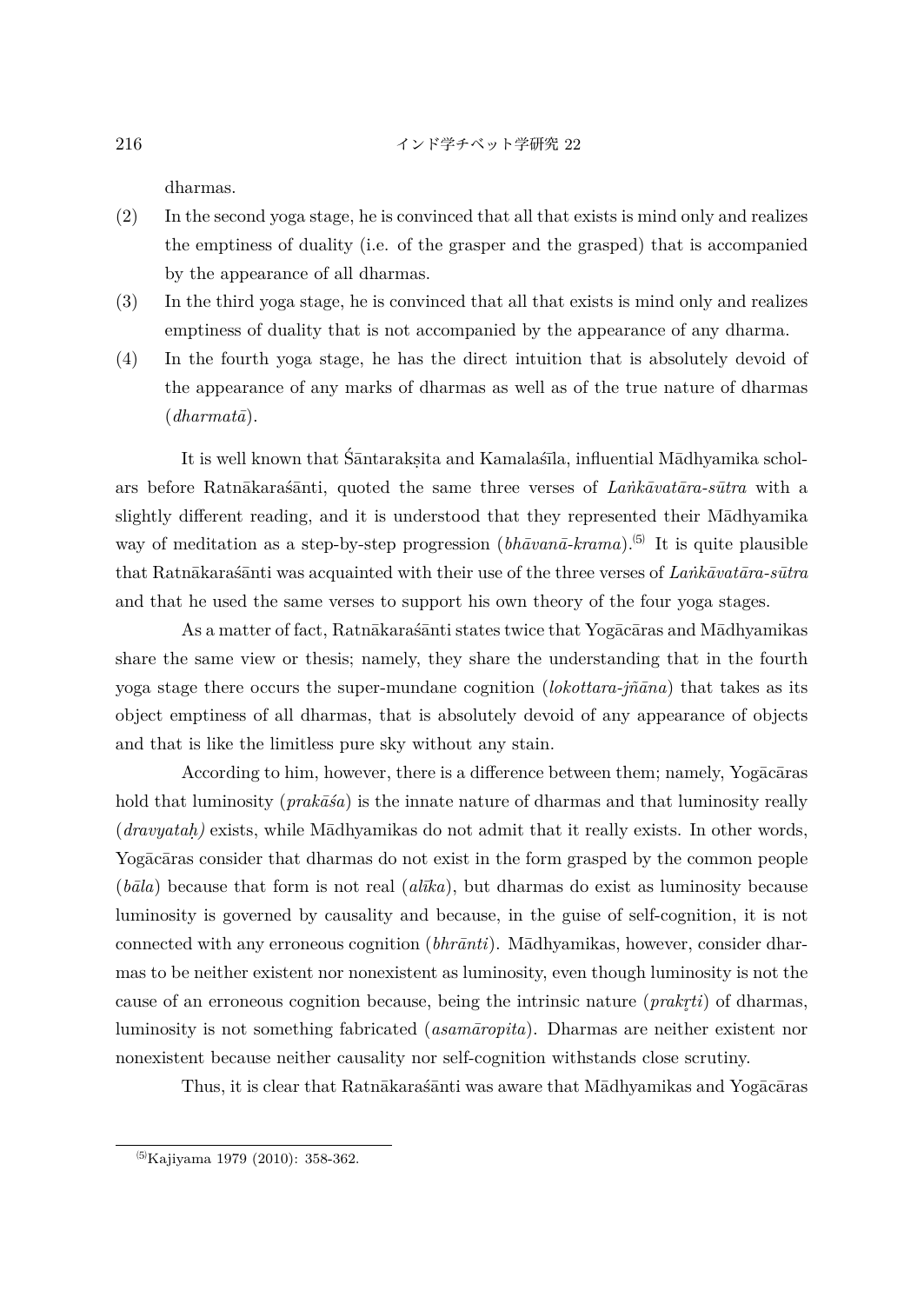share the same meditative practice suggested by *Lank* $\bar{a}$ *utara-sūtra* X.256-258 that progresses from Abhidharmic ontology of all dharmas to Yogacara doctrine of mind-only and from Yogacara to Madhyamaka philosophy of the emptiness of all dharmas. However, he distinguishes himself from Mādhyamikas by taking a Yogācāra position, admitting the reality of mind and luminosity.

3. Ratnākarasanti and schools of Buddhist philosophy

In this paper I have not dealt with any philosophical or doctrinal discussions found in *Prajñāpāramitopadesa*. Here at the end I would like to say something about how Ratnākaras´ānti understood the theories of cognition of different Buddhist schools. According to him, (1) the Vaibhāṣikas, like the non-Buddhist Naiyāyikas and Bhāṭṭa-Mīmāṃsakas, do not consider that cognition of an external object does not possess an image or reflection (*¯ak¯ara/pratibimba*) of its object (*nir¯ak¯aravij˜n¯anav¯adin*). (2) The Sautrāntikas, on the other hand, consider that cognition possesses an image or reflection representing the external object (*s¯ak¯aravij˜n¯anav¯adin*). (3) Among Yog¯ac¯aras there are two sub-schools; namely,  $(3-1)$  some like Jñanaśr $\overline{\text{t}}$ mitra consider that there is no distinction between cognition that is essentially luminosity (*prak¯a´sa*) and an image of an object; consequently, an image of an object in cognition is real ( $saty\bar{a}k\bar{a}rvavi\bar{j}\bar{n}\bar{a}nav\bar{a}din$ ) and (3-2) others like Ratnākaras´anti consider that an image of an object in cognition is not real but false (*alīkākāravijñānavādin*), that only luminosity is real (*satya*); in other words, there exists luminosity only. (4) And regarding Mādhyamikas, Ratnākaras´ānti recognizes three subschools; namely, (4-1) those who admit external objects ( $b\bar{a}hy\bar{a}rthav\bar{a}din$ ), (4-2) those who consider that cognition possesses an image of its object, and (4-3) those who consider that there exists only cognition without an image of objects ( $nirākāravijñaptimātravādin)$ .<sup>(6)</sup>

## Bibliography

- Kajiyama, Yuichi. 1965. "Controversy between the sākāra- and nirākāra-vādins of the yog¯ac¯ara school: some materials", *Indogaku Bukkyogaku Kenkyu*, 14-1: (26)-(37).
- Kajiyama, Yuichi. 1979. "Critical Philosophy of Śāntarakṣita" (シャーンタラクシタの批 判哲学), in *A Study of Buddhist Philosophy from Comparative Perspective* (仏教の比 較思想論的研究) ed. by Koshiro Tamaki, Tokyo: 395-426; reprinted in *Madhyamaka and Emptiness* (梶山雄一著作集第5巻 中観と空 II), 2010: 335-365.

 $^{(6)}$ Regarding Ratnākaras´ānti's understanding of the different sub-schools of M $\bar{a}$ dhyamikas, please see Ryo Nishiyama's paper in this issue.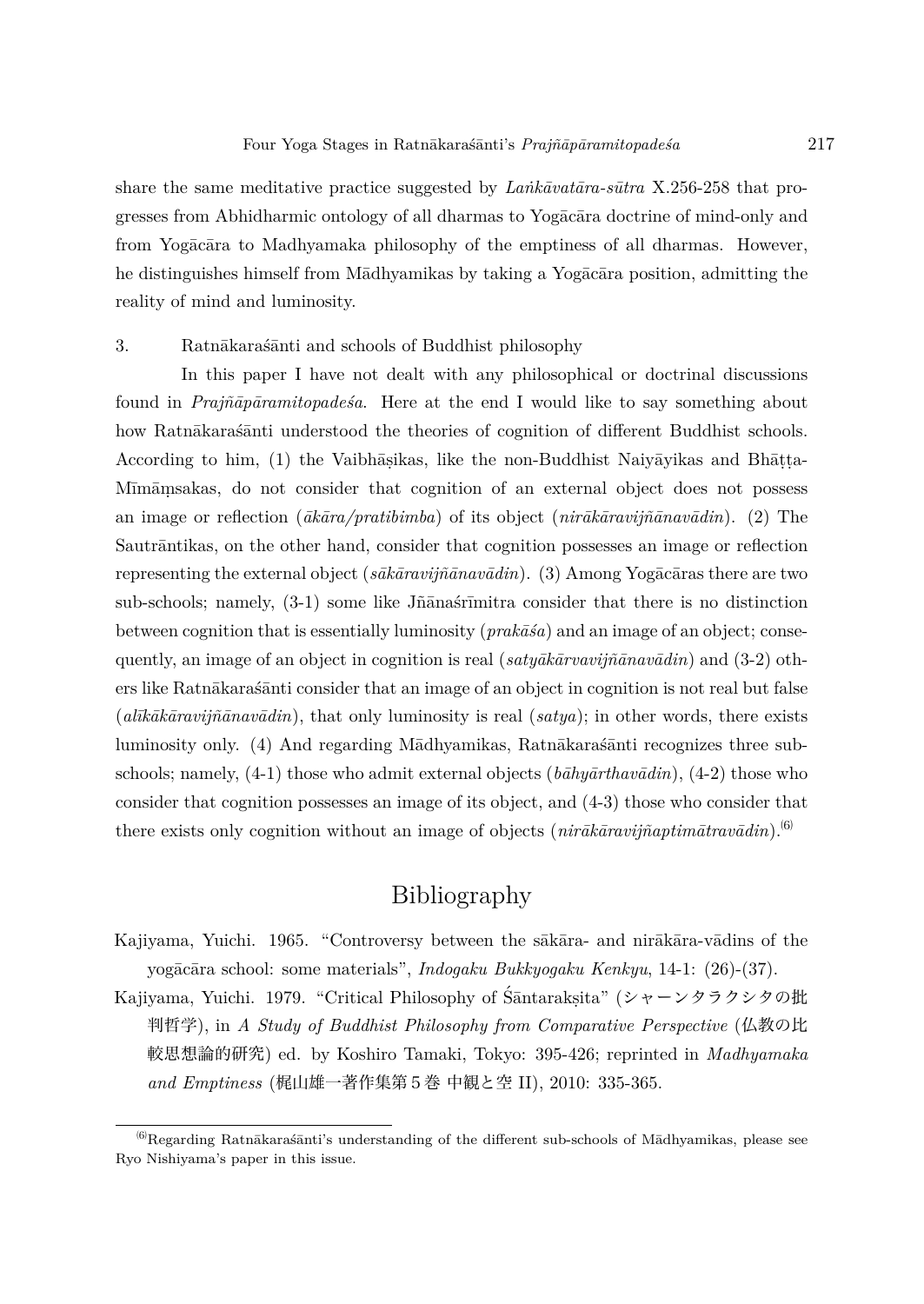- Kajiyama, Yuichi. 1999. *The Antarvyāptisamarthana of Ratnākaraśānti*. (Sanskrit and Tibetan text and English translation) Bibilotheca philological et philosophica Buddhica 2, International Research Institute for Advanced Buddhology, Soka University.
- Katsura, Shoryu. 1976. "A Synopsis of the *Prajñāpāramitopades* a of Ratnākarasanti" *Indogaku Bukky¯ogaku Kenky¯u*, 25-1: 484-487.
- Katsura, Shoryu. 1981. "Ratnākaraśānti Reconsidered" (ラトナーカラシャーンティ再考) *Indogaku Bukky¯ogaku Kenky¯u*, 30-1: (54)-(57).
- Matsuda, Kazunobu. 1996. "*Nirvikalpapravesadhāranī* Sanskrit text and Japanese translation," *Bukkyō Daigaku Sōgō-kenkyūsho Kiyō*, 3: 89-113.
- Matsumoto, Shiro. 1980a. "Ratnākarašānti's Criticism of the Mādhyamika Philosophy (1)" (Ratnākarasanti の中観派批判(上)), *Tōyō Gakujutsu Kenkyū*, 19-1: 148–174.
- Matsumoto, Shiro. 1980b. "Ratnākarasanti's Criticism of the Mādhyamika Philosophy (2)" (Ratnākaraśānti の中観派批判(下)) , *Tōyō Gakujutsu Kenkyū*, 19-2: 152-180
- McNamara, Daniel. 2017. "When Madhyamaka is not the Middle Path: Ratnākaraśānti on Yogācāra, Nāgārjuna and the *Madhyamapratipadā*, "*Journal of International Association of Buddhist Studies*, 40: 189-207.
- Moriyama, Shinya. 2011. "Ratn¯akara´s¯anti's Theory of *pram¯an. a*" *Indogaku Bukkyogaku Kenkyu*, 60-1: 479-472.
- Moriyama, Shinya. 2011. "alīkākāravāda and *citrādvaitavāda* (1)" (形象虚偽論と多様不二 論(上)) *Bulletin of Humanities, Shinshū University*, 45: 23-41.<sup> $(7)$ </sup>
- Moriyama, Shinya. 2012. "alīkākāravāda and *citrādvaitavāda* (2)" (形象虚偽論と多様不二 論(下)) *Bulletin of Humanities, Shinshū University*, 46: 1-17.
- Moriyama, Shinya. 2013. "Ratnākarasanti's Criticism of the Madhyamaka Refutation of Causality", *China Tibetology* 20: 53-66.
- Moriyama, Shinya. 2014. "A Material of Ratnākaraśānti's Theory of *pramāna*" (ラトナー カラシャーンティのプラマーナ論に関する一資料). In *Indian and Buddhist Studies in Celebration of Prof. Seio Okuda* (奥田聖應先生頌寿記念インド学仏教学論集): 771-782.
- Seton, G. M. 2015. *Defining Wisdom: Ratnākaraśānti's Sāratamā*. D.Phil. Dissertation, Oxford University.
- Tomlinson, Davey K. 2018. "The Tantric Context of Ratnākaras´anti's Philosophy of Mind", *Journal of Indian Philosophy*, 46-2: 355-372.
- Umino, Koken. 2002. *A Study of the Late Indian Mind-only Thought* (インド後期唯識思

 $\frac{7}{7}$ This and the next article contain a detailed study of *Vijñaptimātratāsiddhi*.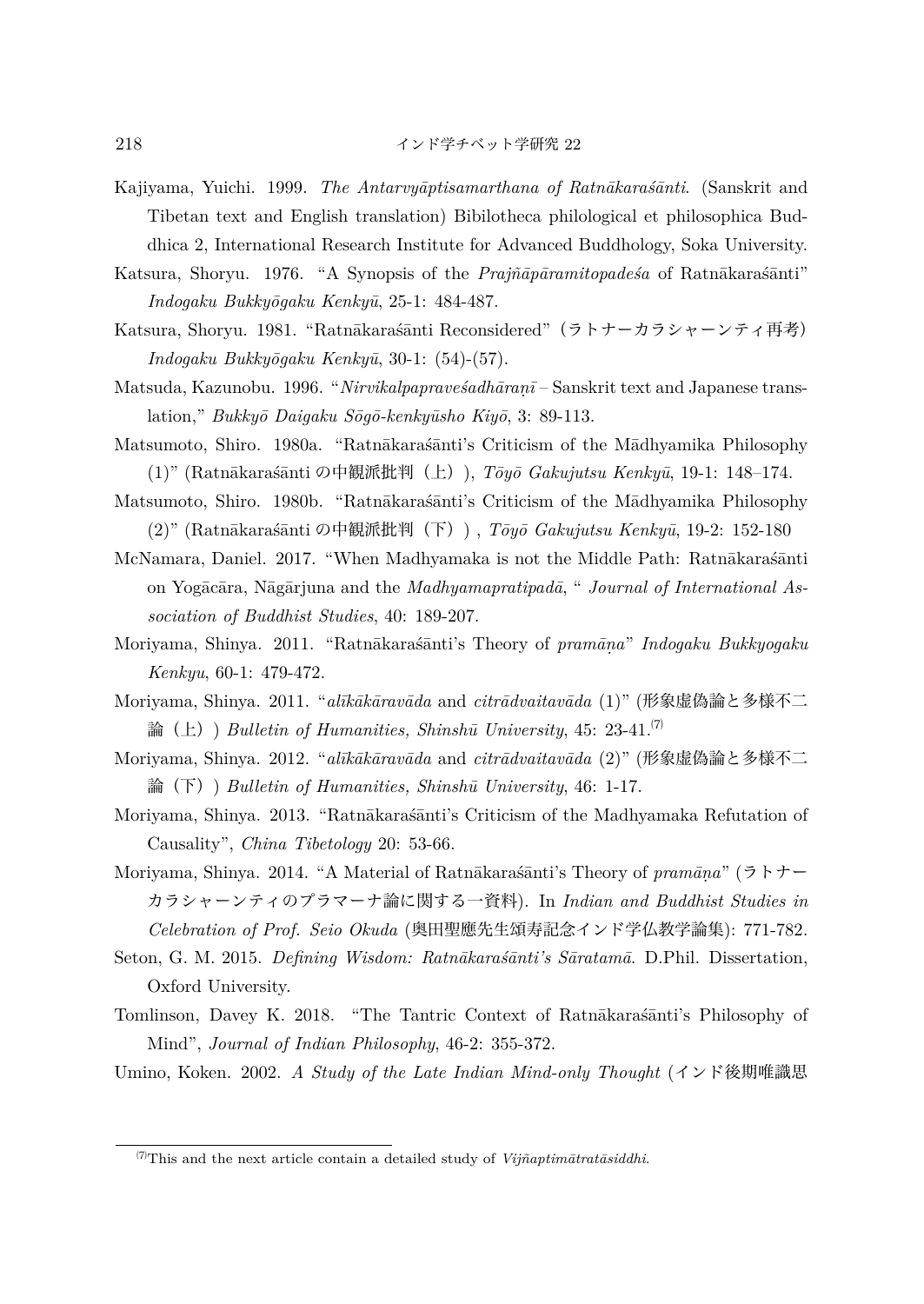想の研究), Sankibo Busshorin, Tokvo.<sup>(8)</sup>

Umino, Koken. 2016. *Vasubandhu's \*Sukhāvatīvyūhopadesa and Yogācāra-Vijāptimātratā* (世親の浄土論と瑜伽行唯識), Sankibo Busshorin, Tokyo.

Yiannopoulis, Alexander. 2017. *Luminosity: Reflexive Awareness in Ratnākaraśānti's Pith Instructions for the Ornament of the Middle Way*. ⑼ (https://www.academia.edu/2988399/Luminosity\_Reflexive\_Awareness\_in\_Ratnākaraśāntis Pith Instructions for the Ornament of the Middle Way )

## Appendix

### A General Outline of the *Prajñāpāramitopades<sup>a</sup>*

- 0. Introduction
- 1. *y¯avadbh¯avikat¯a*
- 1.1. *´srutamay¯ı praj˜n¯a*
- 1.2. *cint¯amay¯ı praj˜n¯a*
- 2. *yath¯avadbh¯avikat¯a*
- 2.1. *´srutamay¯ı praj˜n¯a*
- 2.2. *cint¯amay¯ı praj˜n¯a*
- 3. *prajñāpāramitā-bhāvanā*
- 4. Closing Verse

### A New Synopsis of the *Prajñāpāramitopadesa*

### 0. INTRODUCTION

- 0.1. Eight Introductory verses
- 0.2. Essence of Buddhist Practice: *śrutamayī prajñā*  $\rightarrow$  *cintāmayī prajñā*  $\rightarrow$ prajñāpāramitā-bhāvanā; yāvadbhāvikatā-tattva & yathāvadbhāvikatā-tattva
- 1. *YAVADBH ¯ AVIKAT ¯ A¯*
- 1.1. *SRUTAMAYĪ PRAJÑĀ*: All that exist are 18 *dhātus*, 12 *āyatanas* and 5 *skandhas*.
- 1.2. *CINTĀMAYĪ PRAJÑĀ*

<sup>⑻</sup>Contains Japanese translations of *Vij˜naptim¯atrat¯asiddhi*, *Madhyamak¯alam. k¯aropade´sa* and *Praj˜n¯ap¯aramitopade´sa*.

<sup>&</sup>lt;sup>(9)</sup>Contains English translation of *Madhyamakālamkāropadeśa*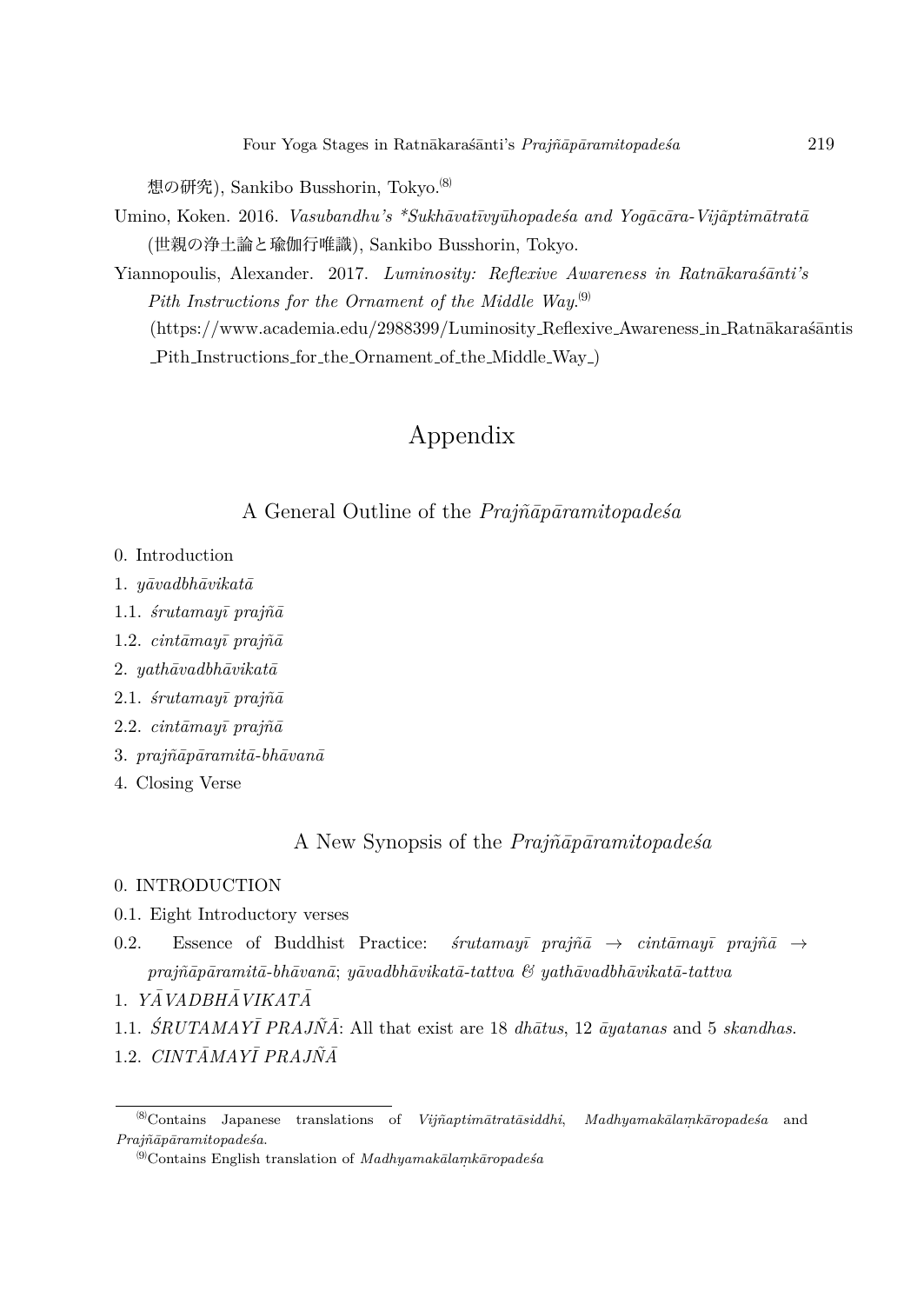- 1.2.1. The Buddha is the ultimate  $\text{pramāna.}$
- 1.2.2. Definition of existence (*sattva*=*arthakriy¯a´sakti*); All existents are momentary.
- 2. *YATHĀVADBHĀVIKATĀ*
- $2.1.$  *ŚRUTAMAYĪ PRAJÑĀ*
- 2.1.1. *n¯ıt¯artha* vs. *ney¯artha*: Four Refuges (*pratisaran. a*), Definitions & Examples
- 2.1.1.1. *neyārtha:* Four *abhiprāyas* & Four *abhisamdhis*
- $2.1.1.2.$   $n\bar{\imath}\bar{\imath}\bar{\imath}\bar{\imath}$  Three Natures ( $swabh\bar{a}va$ ): *parikalpita-svabh¯ava*=*praj˜naptisat*=*gr¯ahyagr¯ahaka, paratantra-svabh¯ava*=*dravyasat*=*abh¯utaparikalpa*=*8 vij˜n¯anas; parinis.panna-svabh¯ava*=*param¯arthasat*=*´s¯unyat¯a*
- 2.1.1.2.1. Sam. s¯ara: 8 *vij˜n¯anas (* esp. *¯alayavij˜n¯ana-pravr tti)*
- *˚*  $2.1.1.2.2.$  Nirvāna: *lokottarajñāna* → *ālayavijñāna-vyāvr̥tti*=*āśraya-parāvr̥tti*; Vimukti-*˚* kāya (of śrāvakas  $\&$  pratyekabuddhas) vs. Dharmakāya (of buddhas)
- 2.1.1.2.2.1. No names and marks  $(n\bar{a}ma-nimita)$  of any dharma appear in *lokottara-jñ* $\bar{a}na$ ; they are unreal because they are mere imaginations of *abhūtaparikalpa* and because they are devoid of one and many *svabhavas*.
- 2.1.1.2.3. Conclusion: All *dharmas* are *cittamātra*, *vijñānamātra* and *prakāšamātra*. Three Natures again.
- 2.1.2. Yogacaras and Madhyamikas hold the same *siddhanta* (Agama: Nagarjuna's *Yuktisastikā* vv. 21, 34) but there is a slight difference, namely, Yogācāras hold that all *dharmas* are existent as *prakāšašarīra*, while Mādhyamikas consider that they are neither existent nor non-existent as *prakāśasarīra*.
- 2.1.2.1. Refutation of Other Buddhist Schools
- 2.1.2.1.1. Refutation of some [ $saty\bar{a}k\bar{a}rav\bar{a}dins$ ] who admit that  $n\bar{u}\bar{a}dy\bar{a}k\bar{a}ras$  also are the intrinsic nature of all *dharma*s.
- 2.1.2.1.2. Refutation of a certain Madhyamika who denies both external objects and  $swasamvedana.$
- 2.1.2.1.3. A Brief Description of Two *satyas*
- $2.1.2.1.4$ . Yog $\bar{a}c\bar{a}ra$  Interpretation of Sūtra passages that appear to be anti-Yog $\bar{a}c\bar{a}ra$ .
- 2.1.3. Concise Meaning of Mah¯ay¯ana (*La ˙nk¯avat¯ara* 6.5): Five *dharmas* (*n¯aman, nimitta, vikalpa, tathat¯a, samyagj˜n¯ana*)*,*Three *svabh¯avas,* Eight *vij˜n¯anas,* Two *nair¯atmyas*)
- 2.2. *CINTĀMAYĪ PRAJÑĀ*
- 2.2.1. All *dharmas* are without their intrinsic natures (*nihsvabhāva*), i.e. empty of the grasper and the grasped (*gr* $\bar{a}hyagr\bar{a}haka\bar{s}\bar{u}nya$ ) because they are by nature *vij˜n¯anam¯atra.*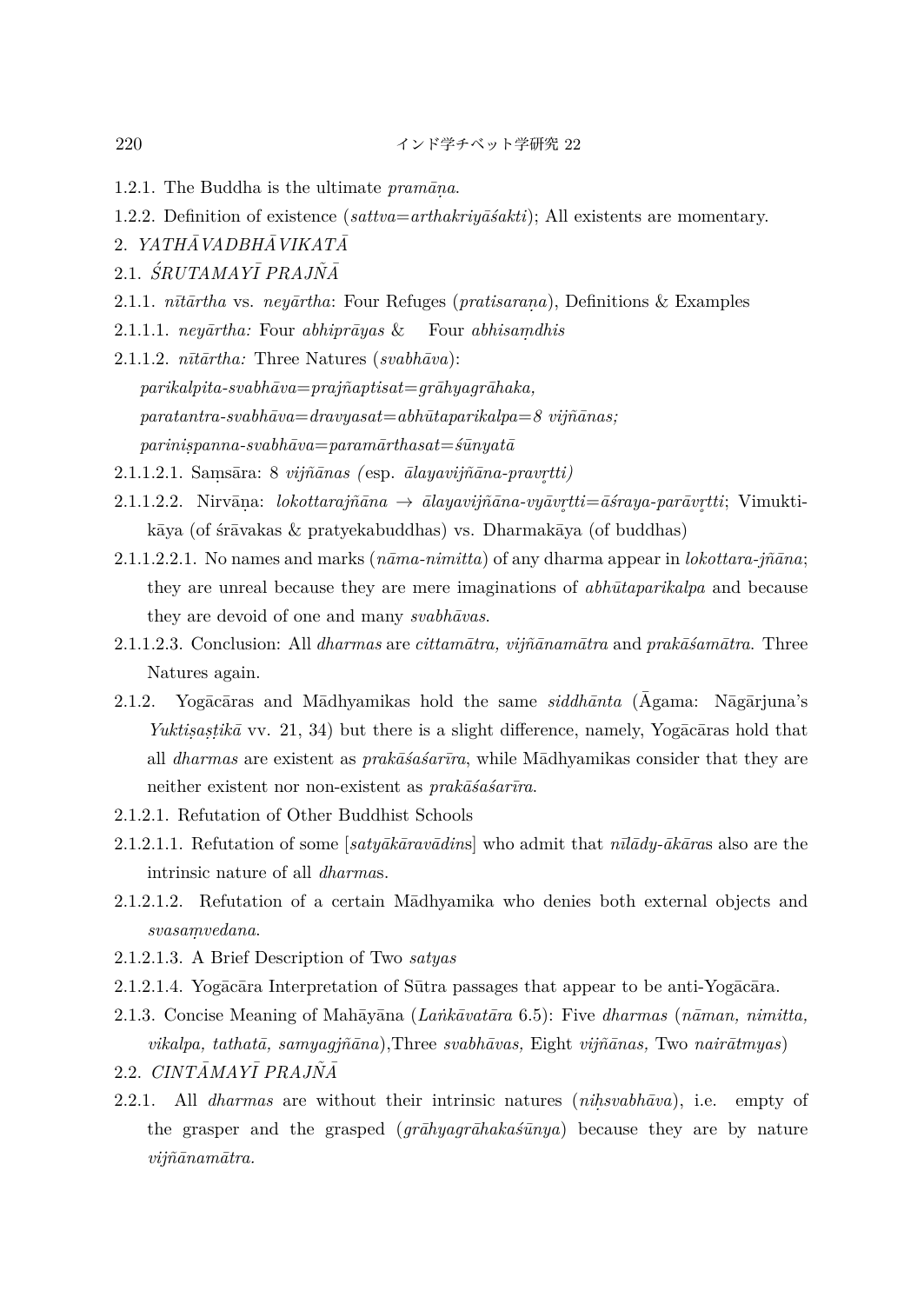- 2.2.1.1. All *dharmas* are by nature cognition  $(i\tilde{n}\bar{a}nasyabh\bar{a}va)$  because they are illuminating (*prakāśamāna*).
- 2.2.1.1.1. Refutation of Bahyarthavadins
- $2.2.1.1.1.1$ . Refutation of the Mīmāṃsakas (nirākārajñānavādin)
- $2.2.1.1.1.2.$  Refutation of the Naivāvikas and Others (nirkārajñānavādin)
- 2.2.1.1.1.3. Refutation of Others (the Prabhākaras?) (sākārajñānavādin) Conclusion: Blue, etc., being perceived, is nothing but cognition and there is no external object to be grasped.
- $2.2.1.1.1.4.$  Refutation of the Sautr $\overline{a}$ ntikas (s $\overline{a}$ k $\overline{a}$ rajñ $\overline{a}$ nav $\overline{a}$ din)
	- Conclusion (1): There is no external object.

Conclusion (2): All *dharmas* are empty of the grasper and the grasped and they are *vij˜naptim¯atra*.

- 2.2.1.1.1.5. Refutation of the Vaibhāṣikas (nirkārajñānavādin), esp. their atomic theory. Conclusion: 18 *dhātus* (5 *skandhas* & 12 *āyatanas*) do not exist.
- 2.2.1.1.2. Ratnākarasanti's Own Position: alīkākāravāda (sākārajñānavāda)
- $2.2.1.1.3.$  Refutation of Sākārajñānavādins of the Yogācāra and the Mādhyamikas (satyākāravāda)

Conclusion: All *dharmas* are empty of the grasper and the grasped and they are *vij˜naptim¯atra*.

- $2.2.1.1.4.$  Three *svabhāvas*; *abhūtaparikalpa* and *dvaya-s* $\bar{u}$ *nyatā*.
- 2.2.2. Four Yoga Stages ( $yogabh\bar{u}mi$ ); Yogacaras and Madhyamikas share the same view of the Fourth Yoga Stage ( $\bar{\text{A}}$ gama = Yuktisastikā v. 34) with slightly different understandings, namely, Yogacaras hold that *prakãsa* really exists, while Madhyamikas consider that even  $prak\bar{a}\acute{s}a$  does not really exist.
- 2.2.2.1. Refutation of Nirākāra-vijñaptimātravādins of the Mādhyamikas
- $2.2.2.2$ . Refutation of a certain M $\bar{a}$ dhyamika (Bahirarthav $\bar{a}$ din)
- 2.2.2.3. Six Summarizing Verses
- 3. *PRAJN˜AP¯ ARAMIT ¯ A-BH ¯ AVAN ¯ A¯*
- 3.1. Two kinds of practice (*prayoga*): *satkr tya- & s¯atatya-prayoga ˚*
- 3.2. Three steps of meditation  $(hh\bar{a}van\bar{a})^{(0)}$
- 3.2.1. *´samatha*
- 3.2.2. *vipa´syan¯a*

<sup>&</sup>lt;sup>00</sup>This section is made into an independent manual of meditation called *Prajñāpāramitābhāvanopadeśa* A (Derge No. 4076) with a little variation.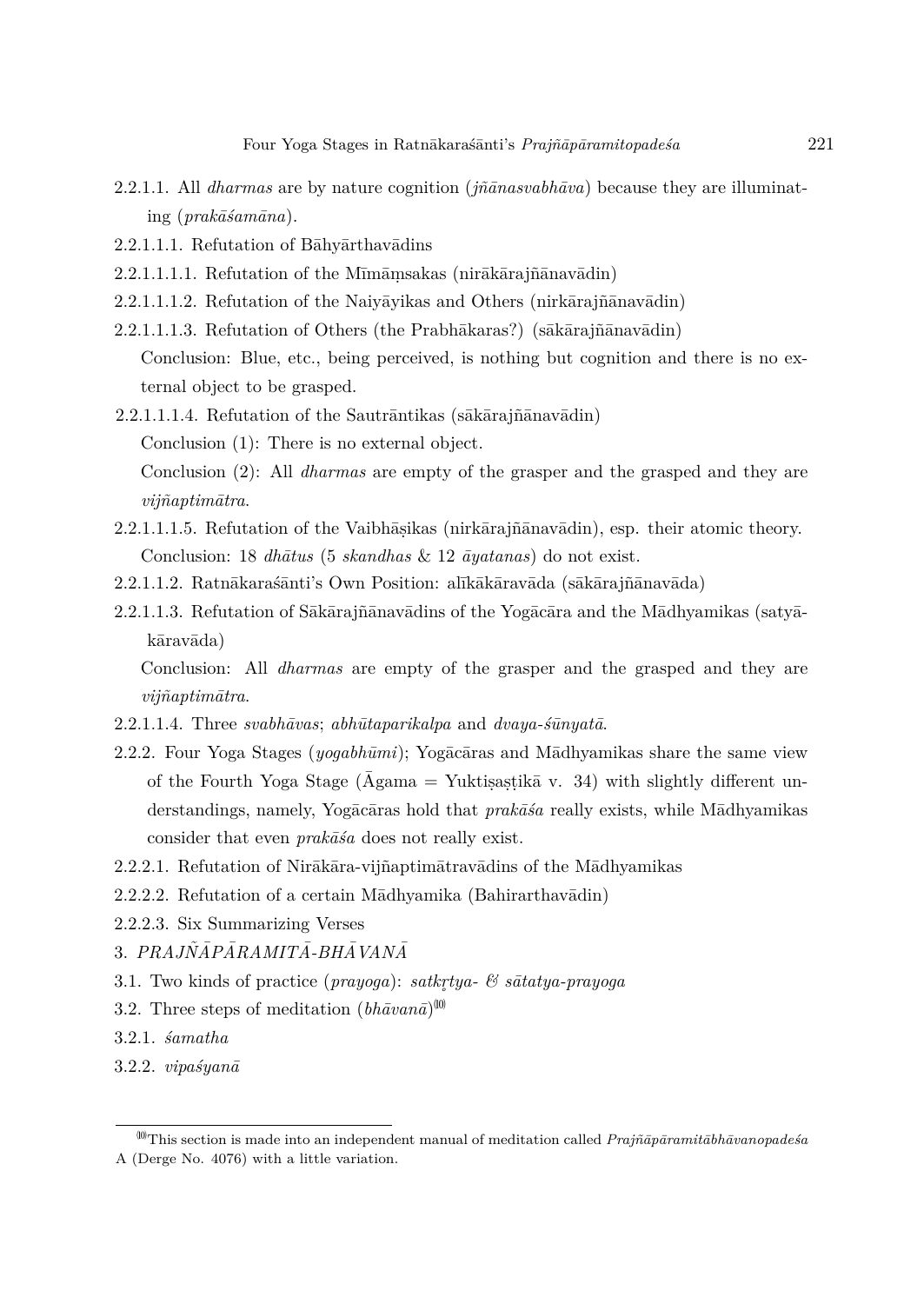- 3.2.3. *yuganaddha*
- 3.2.4. Five Obstacles *(nivarana) (Cf.*  $\acute{S}r\bar{a}vakabh\bar{u}mi$ *)*
- 3.2.5. Nine phases  $(\bar{a}k\bar{a}ra)$  of  $\acute{a}amatha$  (Cf. *Mahāyānasūtrālamkāra* 14.11-14)
- 3.2.6. Four kinds of *vipas*<sup>*yanā*</sup> (Cf.  $\acute{S}r\bar{a}vaka bh\bar{u}mi \& Abhidharmasamuccaya$ )
- 3.2.7. Conclusion: By practicing *´samatha* and *vipa´syan¯a* a yogin is liberated from *dausthulya-* and *nimitta-bandhanas. bhāvanā* and *yoga* are synonyms.
- 3.3. Four Yoga Stages<sup>(11)</sup>
- $3.3.1.$  The First Yoga Stage:  $y\bar{a}vadbh\bar{a}vikat\bar{a}$ -(or  $vastuparyantat\bar{a}$ -) $\bar{a}lamban\bar{a}~yogabh\bar{u}mi\bar{h}^{02}$
- 3.3.1.1. *´samatha*.
- 3.3.1.2. *vipa´syan¯a*.
- 3.3.1.3. *yuganaddha*.
- $3.3.2$ . The Second Yoga Stage:  $yath\bar{a}vadbh\bar{a}vika-cittam\bar{a}trat\bar{a}lamban\bar{a}$   $yogabh\bar{u}mi\hbar^{[3]}$
- 3.3.2.1. *´samatha.*
- 3.3.2.2. *vipaśyanā*.
- 3.3.2.3. *yuganaddha.*
- $3.3.3$ . The Third Yoga Stage:  $\mathit{yathāvadbhāvikatāyām}\ \mathit{tathatālambanā}\ \mathit{yogabhūmi}\hbar^{\text{M}}$
- 3.3.3.1. *´samatha.*
- 3.3.3.2. *vipa´syan¯a*.
- 3.3.3.3. *yuganaddha.*
- 3.3.4. The Fourth Yoga Stage:  $nirālambanā$  (or  $nirābhāsā$ )  $yogabhūmih<sup>15</sup>$
- 3.3.4.1. Non-conceptual cognition
- 3.3.4.1.1. How to obtain non-conceptual cognition according to the *Avikalpaprave'sa* $dh\bar{a}ran\bar{i}$  (=APDh) section 8 and its interpretation by Ratn $\bar{a}$ karas´anti
- 3.3.4.1.2. The characteristics of non-conceptual cognition APDh sections 9-10 and interpretation by Ratnākaraśānti
- 3.3.4.1.3. The signs of non-conceptual cognition APDh section 10 and interpretation by Ratnākaraśānti
- 3.3.4.1.4. The merits of non-conceptual cognition APDh section 16 and 10 and interpretation by Ratnākaraśānti
- 3.4. Abhisamaya-gāthās

<sup>⑾</sup>This section is also made into an independent manual of meditation called *Prajñāparāmitābhāvanopadeśa* B (Derge No. 4078) with a great variation.

 $^{(12)}$ It is also called '*dharmānām iyattā*'.

<sup>&</sup>lt;sup>(13)</sup>It is also called '*dharmānām cittamātratā*.

<sup>&</sup>lt;sup>[4]</sup>It is also called '*dharmānām sanimittā śūnyatā*.

 $^{(5)}$ It is also called '*dharmānām nirnimittā śūnyatā*'.